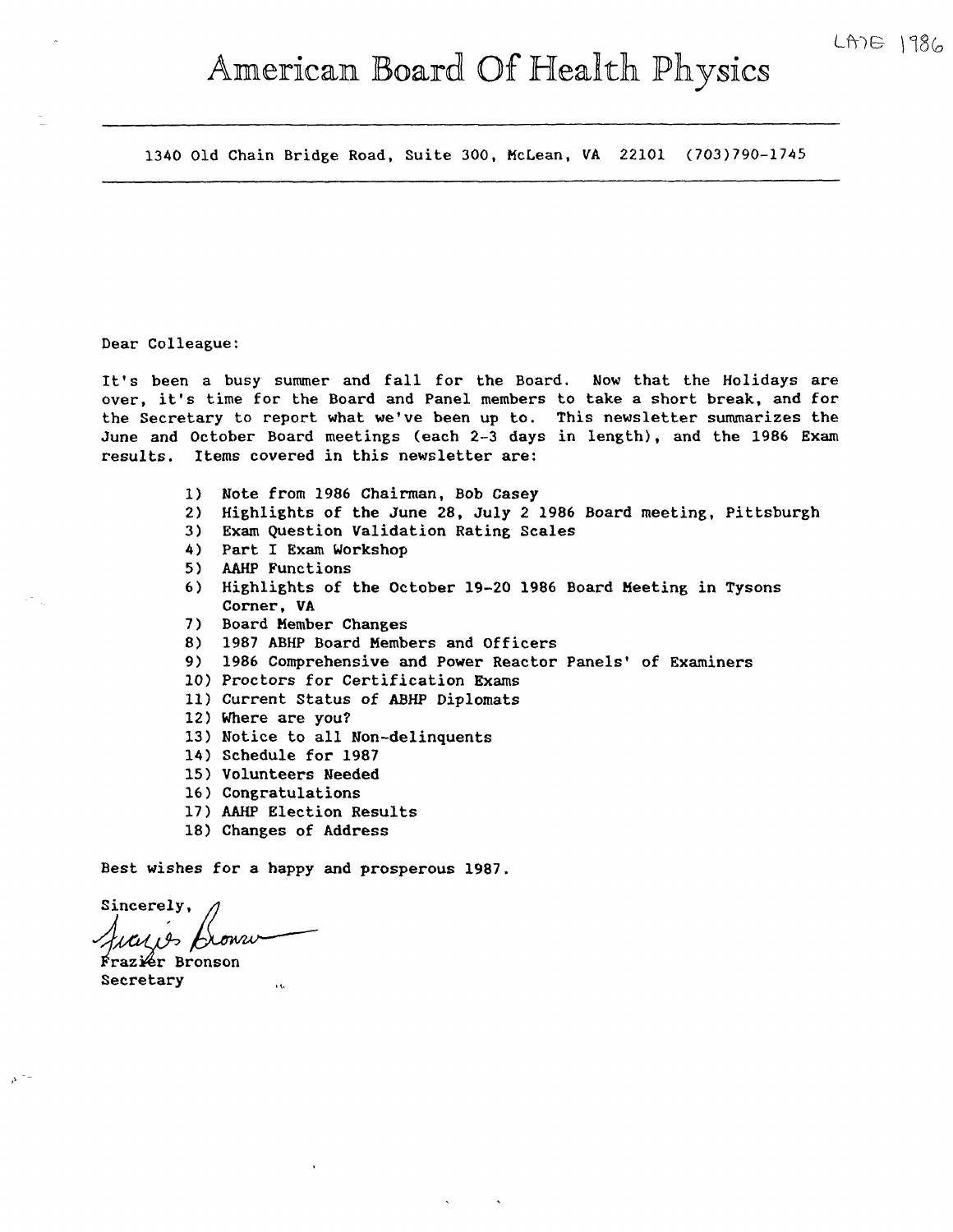#### 1) Note from 1986 Chairman, Bob Casey

Significant growth in the certification process continues. In the last few years, the following changes have occurred: 1) A role delineation was performed which defined the types of activities conducted by professional health physicists and the associated skills and knowledge required to carry out these tasks. The role delineation is used in shaping the content of our exams. 2) Close and effective interaction between the 2) Close and effective interaction between the Power Reactor and Comprehensive Panels of Examiners has resulted in excellent exams in which the first six questions are answered by all candidates. 3) A complete revision of the Part I exam is likely to be accomplished for next year's exam.

This type of effort, plus that required to prepare new Part II exams each year (an extraordinarily difficult task), grade questions (every question is graded by at least two people), review applications (last year over 200) • and keep the overall process moving forward is substantial. The members of the Board and Panels make an impressive and sometimes unrecognized effort each year. I give my most sincere thanks to all those who worked so hard this year. In addition, the very capable support of Nancy Johnson and Dick Burk in the Secretariat helps to keep the entire program on an even keel.

The relationship between the ABHP and the American Academy of Health Physics continues to develop. I believe that the Academy will be important to the certification process. It clearly should take a portion of the burden formerly carried by the Board. The development of the Academy has been an opening process for the ABHP, and it will result in a clearer vision of the goals ahead. The recent reconsideration of the Board of its intention to eliminate the exemption option in the Power Reactor Certification is a good example. At the request of the Executive Committee of the Academy to open the discussion to the membership of the Academy, the Board delayed final action and requested comments from certified health physicists. This kind of interaction can only help in the years ahead.

Maybe next year we will consider the S.I. unit.

راهمیده انگه و استوسعت جنگ<br>1  $\overline{J}$ 

#### Bob Casey

#### 2) Highlights of the June 28, and July 2, 1986 Board meeting, Pittsburgh.

Dale Denham, Chairman, Comprehensive Panel of Examiners presented and discussed the draft Combined Panel• s Proceedures manual. This documents the required steps and time table that each panel (Comprehensive and Power Reactor) must follow in the process of developing questions, preparing the exam, grading the exam, and recommending certification.

For the first time, some of the Part II exam questions were of a multiple choice format. The intent is to allow easier and more objective scoring.

The oral re-examination option was given for the last time. The orals were instituted to allow those candidates who just barely failed the written exam to take an oral exam, rather than retaking the written exam.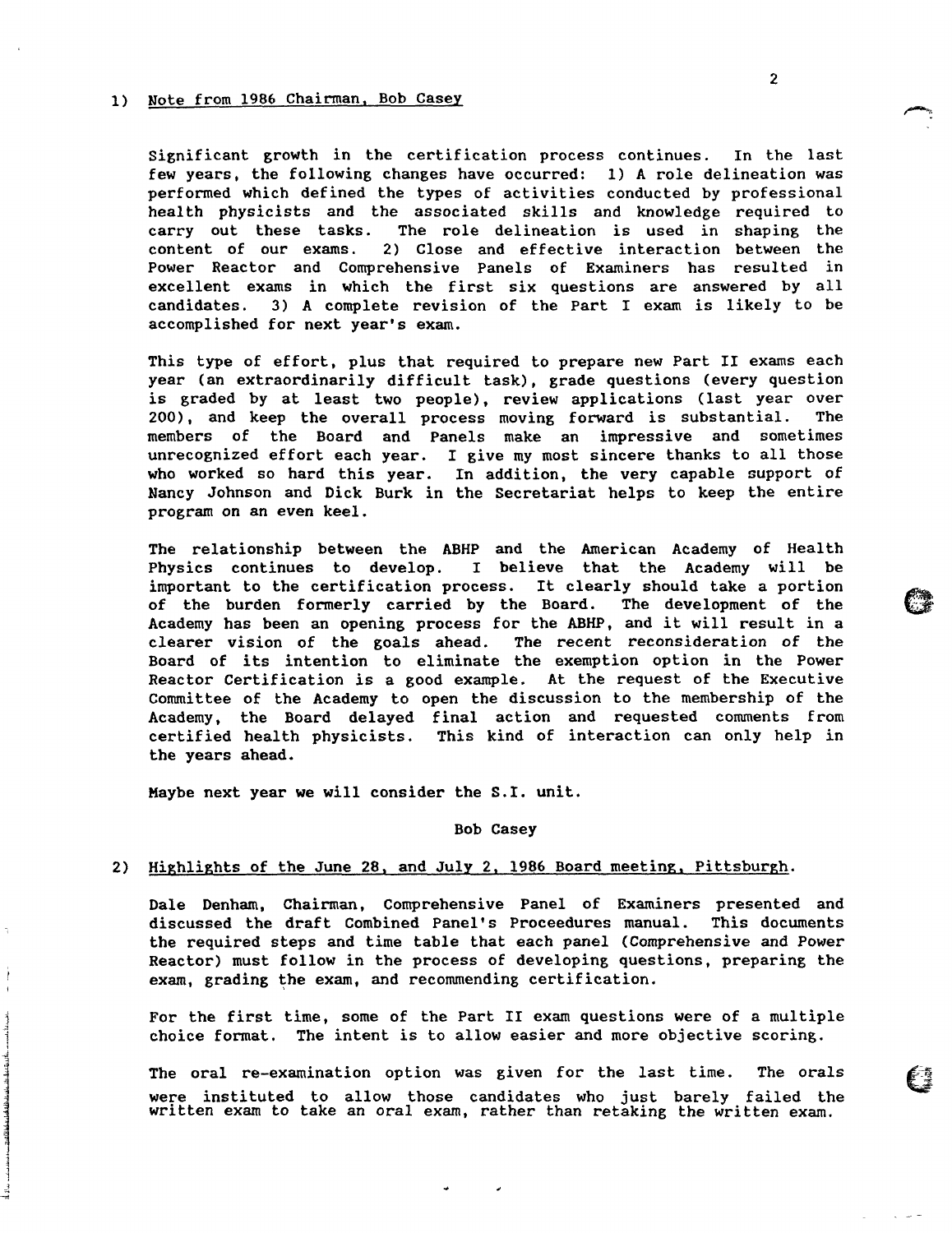concurring with the advice of Professional Examination Service (PES), the Board felt that it was prudent to return to a strict pass/fail criteria, given today's legal climate.

In order to verify compliance with the educational requirements, 1988 exam<br>annlicants will be required to submit official college transcripts. The applicants will be required to submit official college transcripts. fall 1985 Board meeting established equivalencies for candidates not meeting the minimum education requirements of a BS degree with at least a minor in Health Physics, Math, Physical Science, or Engineering. semester hours in those areas will be accepted as a minor. Sixty total semester hours in Science or Engineering will be accepted in lieu of the required degree.

The Board voted to allow future Part I exam questions added to the bank to be either in SI units or in conventional units, as appropriate for the question.

Twelve candidates successfully passed the oral re-examinations and 8 comprehensively certified HP's were granted Power Reactor certfications through the exemption process.

#### 3) Exam Question Validation Rating Scales

This year, all exam questions were ranked using a validation process suggested by PES. Each potential question is rated by the Board (or reviewing panel) in four areas:

- 1) Professional level of question compared to expected entry level knowledge
- 2) Importance of knowledge tested to job performance
- 3) Ability of candidate's knowledge in this area to differentiate adequate from inadequate job performance
- 4) Seriousness of the consequences from lack of knowledge of the subject area of the question

All exam questions must meet specific criteria in these areas to be used on the exam.

# 4) Part I Exam Workshop

E

 $\frac{1}{2}$ 

Joe Sayeg is the Board's PES coordinator, and therefore organizes the work necessary on the Part I exam. Last February, a 2 day comprehensive review of all of the questions was performed, reviewing each for accuracy and correct subject category according to the Health Physics role delineation model, and performing a validation rating on each question. Many new questions were also created then, and are now in the final review stages. This was a major task, and the Board sincerely thanks the following participants who spent a weekend in Newark *NJ* on this.

|           | Joe Sayeg, Group Leader |              | Howard Dickson | Bob Ryan    |
|-----------|-------------------------|--------------|----------------|-------------|
| Lee Booth |                         | Kenneth Kase |                | Les Slaback |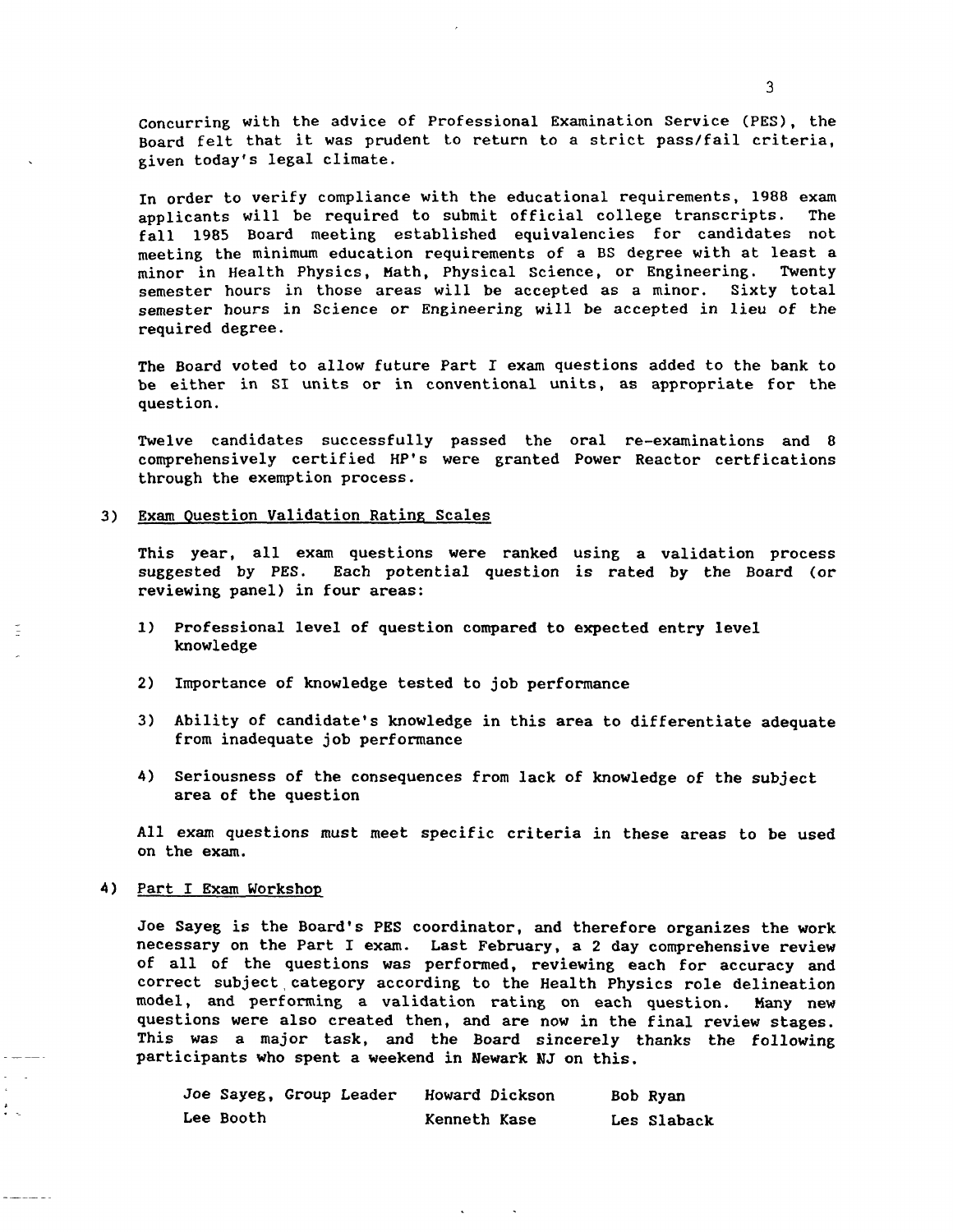| Dick Bowers | John Kelly    | John Serabian |
|-------------|---------------|---------------|
| Morgan Cox  | Larry McKay   | Dale Denham   |
| Larry Cross | Sydney Porter | Dennis Quinn  |

4

On a similar note, the actual Part I questions are highly confidential, since most are re-used in successive years. Therefore the Board considers it unethical for Part I examinees to divulge exact questions to others, and for lists or "files" of these questions to be maintained or published.

# 5) AAHP functions

This year was the first where the new AAHP was able to start to perform some of the tasks formerly done by the board. To avoid confusion and delays, comments or complaints in the following areas should be addressed directly to the AAHP officers or committee chairman.

Continuing Education Credits Exam Site Selection Dues and Fees

# 6) Highlights of the October 19-20 1986 Board Meeting in Tysons Corner, VA

There were 162 candidates for Part I this year; 88 of these were successful. Raw scores ranged from 48 to 137 with an average of 97.60 out of a maximum possible of 150.

There were 81 candidates for Part II - Comprehensive; 45 of these were successful. The average score was 65%. There were 14 candidates for Part II - Power Reactor; 11 were successful. The average score was  $70%.$ 

Refinements were made in the PES validation rating instructions used to rank potential questions, so that they are more directly applicable to the ABHP exam.

The first years experience with serial multiple choice question format was reviewed along with the post-exam questionaire results. The response was favorable, and a similar amount of questions (2-3) will be used in future exams.

Multiple grading of each question element by 3 independent graders continues to be the goal. Procedures were developed to narrow the differences, and to define the resolution of the varying scores that will always occur on these types of exams.

A more formal policy was developed for appeals by failed candidates. There is a 6 month time limit for this appeal.

The use of both SI and conventional units for future part II exam questions was proposed, but failed. The general feeling was that since SI units are still not in common usage by the candidates, it was an unnecessary burden on the exam preparers and graders, and potentially confusing for the candidates.

The new Exam Panels' Procedures Manual was distributed in final form.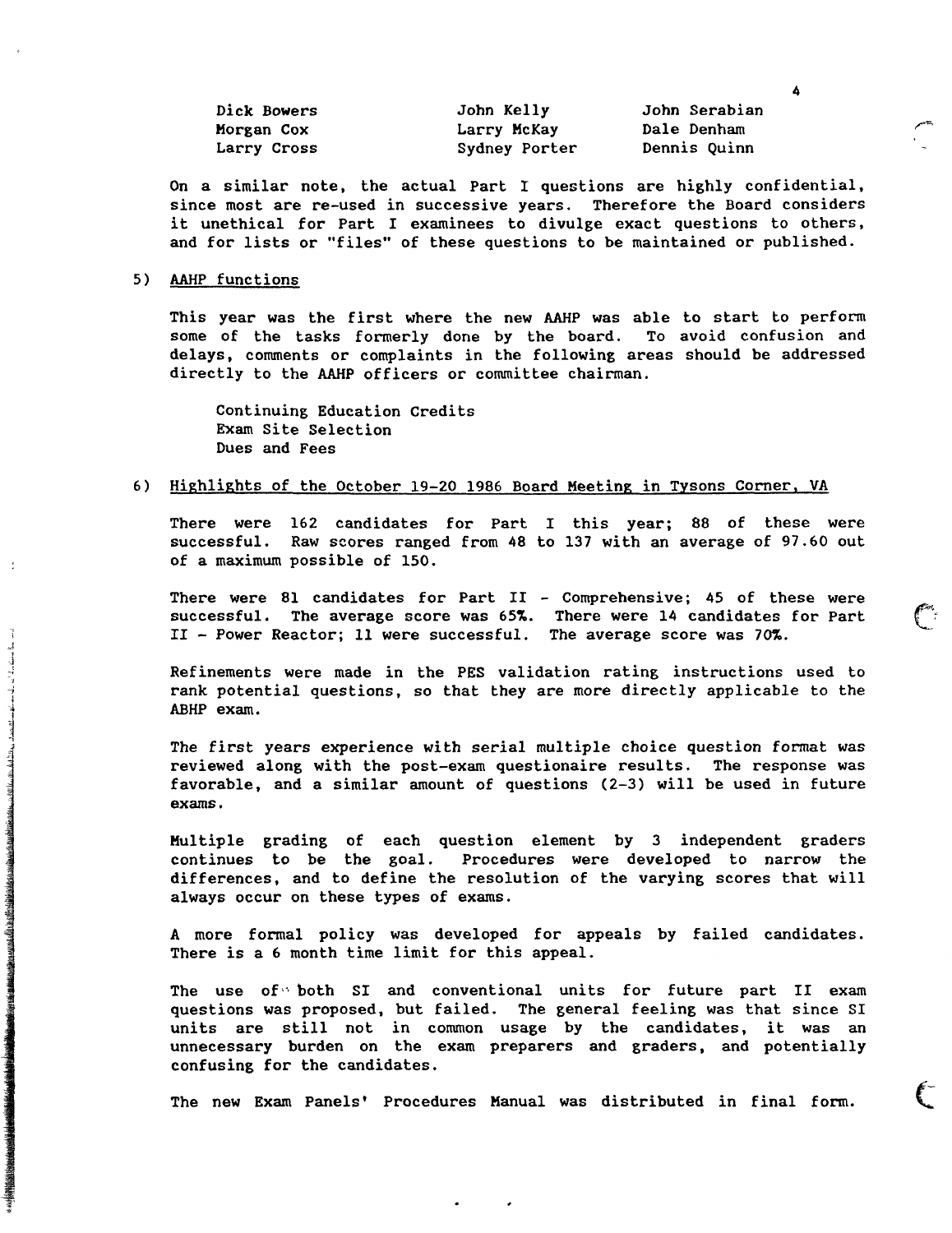This represents much work, but is necessary to assure that all of the panels' work is accomplished properly and on a timely basis.

At the June meeting, the Board voted to eliminate the Power Reactor exemption process. This process allows a broader scope Comprehensive Certified Health Physicist to obtain the limited scope Power Reactor Certification upon satisfaction of **work** experience requirements, The AAHP asked the board to publicize this intent to the membership, and to reconsider it at the next meeting. Nearly all responses received favored the process, and the Board reversed its decision. The purpose of the Power Reactor exemption process is to encourage qualified candidates lo sit for the Comprehensive exam. The Power Reactor exam still provides <sup>a</sup> direct Power Reactor Certification pathway for those whose careers in power plants do not adequately prepare them for the Comprehensive Exam.

The contract with PES was reviewed and renewed for another year. Alternate examination services will be investigated for future contracts.

The formation of the AAHP and its interaction with the ABHP continues to be a fluid evolutionary process. For example, there are technical difficul'ties with the IRS regarding the assumption of the fiscal responsibilities of the ABHP by the AAHP. Until these are resolved, the ABHP must still exercise financial control.

# 7) Board Member Changes

Bob Casey, the 1986 Chairman, is leaving the Board at the end of his 5 year term. The Board wishes to thank Chairman Casey for his significant effort and his concientious leadership during 1986.

Dale Denham has been appointed to the 1987 Board, for a 5 year term. Dale was the 1986 Chairman of the Comprehensive Panel of Examiners, which is probably the most demanding job in the ABHP.

#### 8) 1987 ABHP Board Members and Officers

| R. Jerry Everett   | Chairman                         | '87 |
|--------------------|----------------------------------|-----|
| Howard W. Dickson  | Vice Chairman                    | '89 |
| Frazier L. Bronson | Secretary, AAHP Financial Liason | '89 |
| Robert M. Quillin  | Parlimentarian                   | 88' |
| Joseph A. Sayeg    | PES Coordinator                  | '88 |
| Richard R. Bowers  |                                  | 190 |
| Glenn P. Glasgow   |                                  | '90 |
| Dale H. Denham     |                                  | 191 |

#### 9) 1986 Comprehensive and Power Reactor Panels' of Examiners

The Board wishes to publicly acknowledge the fine work of this years Panels.

5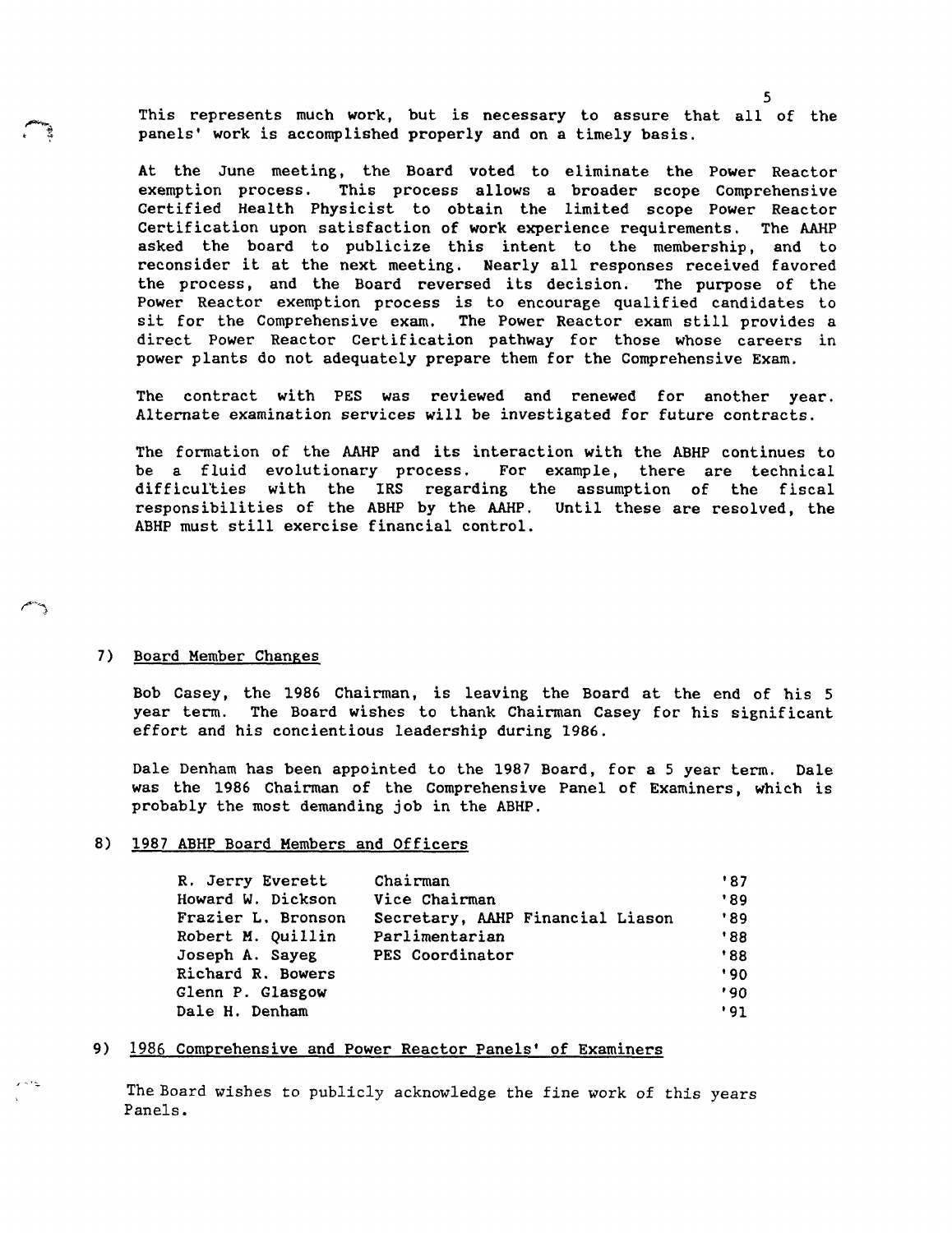Comprehensive Panel

| Dale Denham, Chair             | Roger Brown, Vice Chair Jerry Allison |              |
|--------------------------------|---------------------------------------|--------------|
| Dean Broga                     | John Brtis                            | John Coffman |
| Joyce Davis                    | Doug Draper                           | Tim Dziuk    |
| George Endres                  | Victor Evdokimoff                     | Nancy Kirner |
| Larry McKay<br><b>Contract</b> | Ronald Nimitz                         | Michael Ryan |
| Michael Slobodien              | Lowell Thelin                         | David Waite  |
| Garry Warren                   | William Weber                         |              |

# Power Reactor Panel

| Dennis Quinn, Chair | Frank Rescek, Vice Chair Joseph Beer |              |
|---------------------|--------------------------------------|--------------|
| Scott Medling       | Frank Roddy                          | Gerald Troup |
| Russell Lovell      | Blaine Murray                        | Mike Russell |

Dennis Quinn, the 1986 Power Reactor Panel Chairman, also deserves our appreciation for his hard work these past several years.

# 10) Proctors for Certification Exams

The Board extends its appreciation to the following proctors who generously gave their time to administer the 1986 exam. Without their help, the many regional exams would not be possible.

| <u>Site</u>          | <b>Primary Proctor</b>     | Assistant Proctors                                                  |
|----------------------|----------------------------|---------------------------------------------------------------------|
| Atlanta              | Phil Stohr                 | Gerald Troup                                                        |
| Austin               | Tim Dziuk                  | Christine Pollard                                                   |
| Chicago              | Larry Lanzl                | John Pingel<br>Marty Schumacher<br>Scott McDonald                   |
|                      | Gaithersburg Steve Mcguire | John Serabian                                                       |
| Las Vegas Joe Wells  |                            | Milton Chilton                                                      |
| Lowell               | Ed Cumming                 | Nick Panzarino                                                      |
| Oak Ridge Paul Frame |                            | David Simpson                                                       |
|                      | Pittsburgh Peter Collopy   | Rowena Argall<br>Neil Gaeta                                         |
| Richland             | Timothy Lynch              | Paul Rittman                                                        |
|                      | San Onofre Scott Medling   | John Wray                                                           |
| <b>mentioned.</b>    | Thanks to all those also.  | There were probably others who assisted, but whose names we haven't |

 $\sigma_{\rm{max}}=0.01$ 

 $\mathbf G$ 

ा भू<br>जु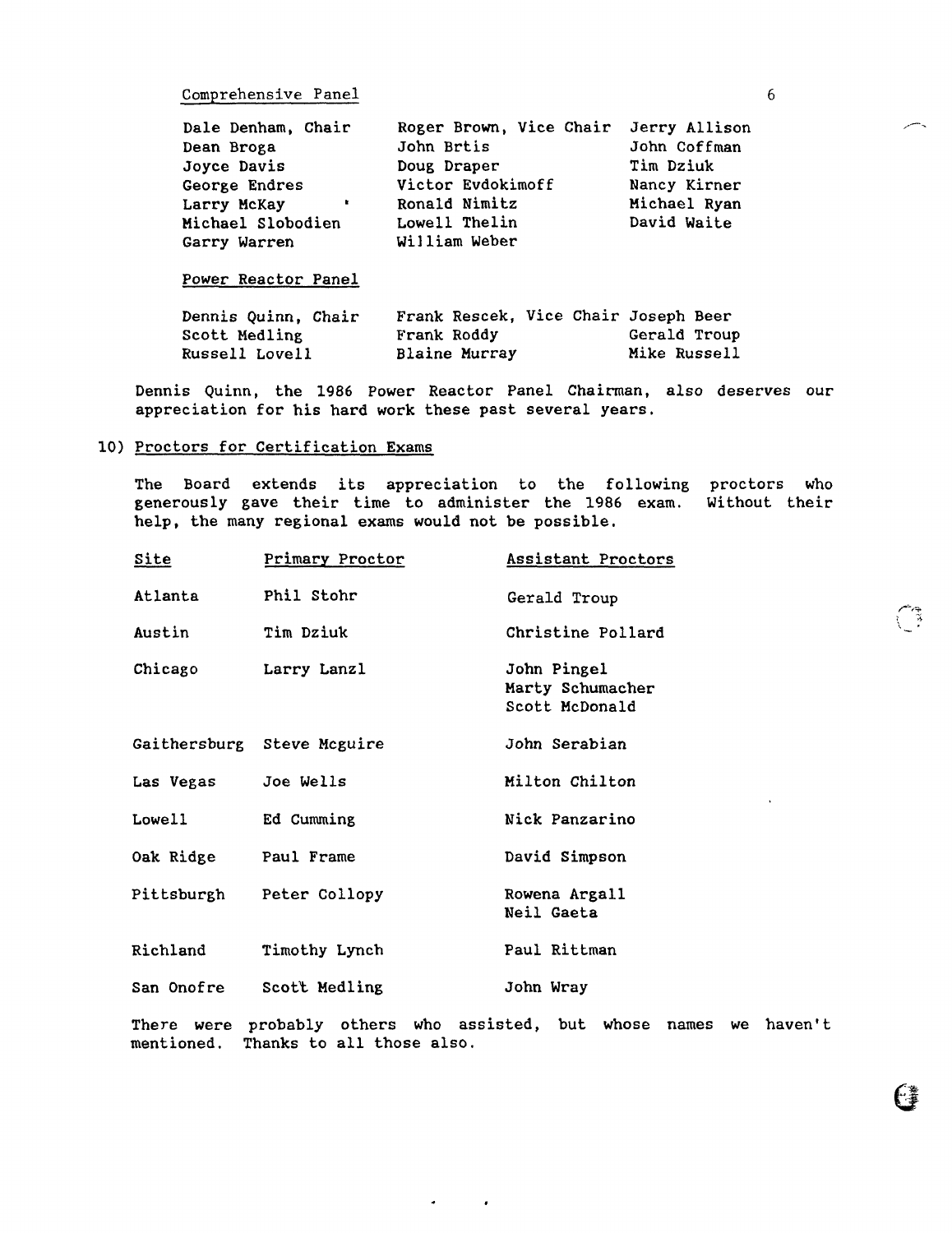# 11) Current Status of ABHP Diplomats

| Comprehensive Certification<br>Power Reactor Certification<br>Dual Certification | 562<br>37<br>34 |           |
|----------------------------------------------------------------------------------|-----------------|-----------|
|                                                                                  |                 | 633 Total |
| Emeritus Status                                                                  | 39              | $\sim$    |
| Inactive Status (By choice)                                                      | 22              |           |
| Not Active Status (No response)                                                  | <u> 227</u>     |           |
|                                                                                  |                 | Total     |

# 12) Where are you?

a

The following "former" CHP's were recently placed on the Not-Active list,<br>because they did not respond to the continuing certification because they did not respond to the continuing<br>requirements. They will not receive this newsletter, or othe They will not receive this newsletter, or other benefits of active certification. If there is a mistake, or a change of heart, please have the ex-diplomat contact us.

| Abbate, Mario      | Anastas, George    | Young, Jensen                                  |
|--------------------|--------------------|------------------------------------------------|
| Bard, Stephen      | Bedrosian, Paul    | Boyett, Rayford                                |
| Liuzzi, Anthony    | McClintock, Robert | Milligan, Victor                               |
| Nehemias, John     | Oldfield, Guy      | Brasher, Jesse                                 |
| Orvis, Alan        | Bushong, Stewart   | Ovadia, Jacques                                |
| Patterson, G. R.   | Chang, Chi-Mei     | Caruthers, L. Thomas Jr.                       |
| Pelletier, Charles | Costello, Francis  | Phillips, Leigh - $-1$                         |
| Dummer, Jerome     | Roberts, Carlyle   | Fleming, Raymond Franches                      |
| Ruppert, H. G.     | Frankel, Robert    | Schultz, Neil F. Rossiged                      |
| Gray, Leven        | Schwebel, Abraham  | Gundaker, Walter manufact                      |
| Smith, David       | Gupton, Edwin      | لِنُفْخِلُونِيْ لَلْمُعَادِرِ<br>Sommers, John |
| Kasperski, Daniel  | Toy, Arthur        | Kaye, George<br>ment a strait and production   |
| Twitty, Bryce      | Ketcham, Charles   | Ward, Joseph<br><b>Philip Secr</b>             |
| Leahy, Edward      | Willhoit, Donald   | Little, Marshall                               |
|                    |                    | التركم                                         |

# 13) Notice to all Non-delinquents

Ralph Thomas has called to our attention an error in the statements that all active Certified Health Physicists receive each year. - Each of us receives a yearly maintenance renewal bill of \$25.00, along with an exhortation to pay the fee by Oct. 31 in order to avoid being delinquent. Ralph correctly points out that all Certified Health Physicists must pay a \$100 fee at the time of renewal (once every four years), and in fact, one is not delinquent unless the fee is not paid by that time.

So with that in mind, we hope all of you will still find it convenient to pay the renewal fee in annual installments in order to keep our cash **flow**  more or less constant. But if you don't you are not delinquent. **We will**  see to it that the next statement does not contain this misleading designation.

14) Schedule for 1987

Jan 15 July 6 Deadline for 87 applications Exam Date

*1* 

utaliwu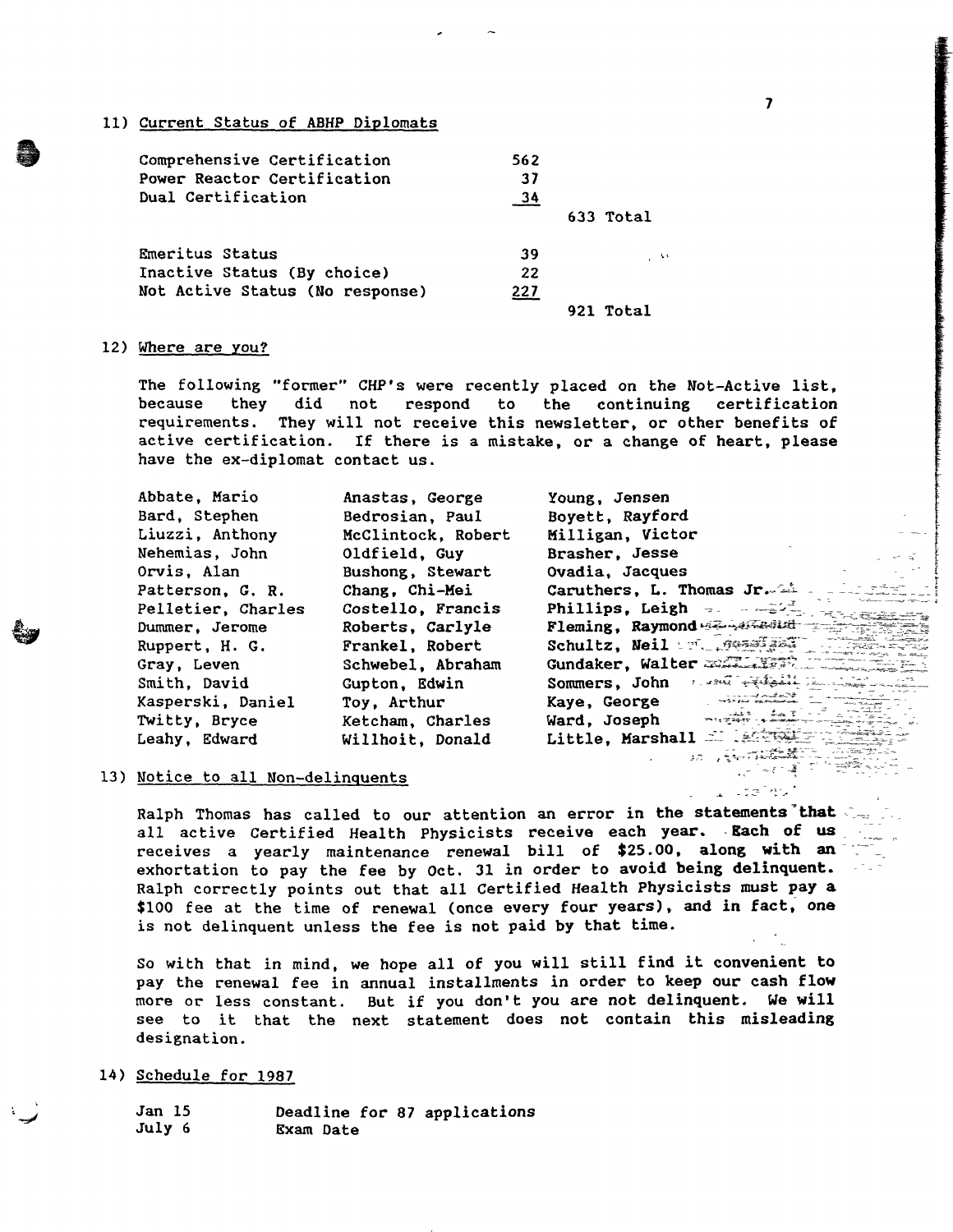| July 5   | Summer Board meeting                    |
|----------|-----------------------------------------|
| July?    | Passing Point Criteria meeting with PES |
| Oct-Nov. | Fall Board meeting                      |

As always, the Board meetings are open, and interested CHP's may attend.

# 15) Volunteers Needed

Anyone interested in a time consuming, low paying job, with little overt appreciation other than professional satisfaction? Sounds great - huh? but for the ABHP to function, we continually need volunteers for:

Panel of Examiners - formal appointment for 5 year term Proctors for the Exam - annual 1 day task Exam Questions writers - both for formal 1-2 day sessions, or to send in draft questions for Part I or Part II. (e.g. volunteers CHP's are needed for a 1 day meeting in Salt Lake City this summer to validate the Part I passing point).

Contact a Board member if interested in these tasks.

#### 16) **CONGRATULATIONS!!**

The following passed the 1986 Comprehensive Exam:

| Arcieri, William C.<br>Bogard, James S.<br>Butala, Stephen W.<br>Eagleson, Douglas M.<br>Gray, Thomas S.<br>Higby, David P.<br>Kahnhauser, Henry F.<br>Lei, Wayne<br>Loring, Walter S.<br>McBurney, Ruth E. | Barclay, Robert K.<br>Braun, Michael J.<br>Cypret, Orville<br>Eckberg, Steven R.<br>Guenther, Charles F.<br>Hong, Kou-John<br>Kenoyer, Judson L.<br>Lipton, William V.<br>Maguire, William J.<br>McWilliams, Frederick F. | Belanger, Richard<br>Bray, Linda G.<br>Dehmel, Jean-Claude<br>Fallon, Gerald L.<br>Hammar, Kathryn M.<br>Johnson, Martin H.<br>Kerschner, Harrison F.<br>Levy, Michael J.<br>Mandel, Hector<br>Meyer, Charles R. |
|-------------------------------------------------------------------------------------------------------------------------------------------------------------------------------------------------------------|---------------------------------------------------------------------------------------------------------------------------------------------------------------------------------------------------------------------------|------------------------------------------------------------------------------------------------------------------------------------------------------------------------------------------------------------------|
| Miltenberger, Robert P.<br>Napier, Bruce A.<br>Prichard, Howard M.<br>Roberson, Peter L.<br>Smith, Leonard R.<br>Wiatrowski, Wayne A.                                                                       | Morris, Victoria R.<br>Osborne, Roy P.<br>Ramanuja, Jayalakshmi<br>Sherman, Conrad I.<br>Walker, James L.                                                                                                                 | Musolino, Stephen V.<br>Osgood, Nancy L.<br>Rich, John M.<br>Skinner, Dawn J.<br>Weiser, John C.                                                                                                                 |
| The following passed the 1986 Power Reactor Exam                                                                                                                                                            |                                                                                                                                                                                                                           |                                                                                                                                                                                                                  |
| Bailey, Peter G.<br>Greene, Daryl W.<br>Olin, Morse<br>Warnock, Richard.W.                                                                                                                                  | Carson, Bruce H.<br>Hill, William A.<br>Shultz, Phillip A.<br>Gianutsos, Phillip L.                                                                                                                                       | Collins, Henry E.<br>Jimenez, Manuel A.<br>Thomson, William H.                                                                                                                                                   |
| The following passed the 1986 Comprehensive Oral Examination                                                                                                                                                |                                                                                                                                                                                                                           |                                                                                                                                                                                                                  |
| Adams, Stephen R.<br>Kotsch, Jefferey L.<br>Tkacik, Michael F.                                                                                                                                              | DeCicco, Joseph<br>Maher, Edward F.<br>Woolfolk, Steven W.                                                                                                                                                                | Enge, Roby D.<br>Miller, Mark L.                                                                                                                                                                                 |



့် နို့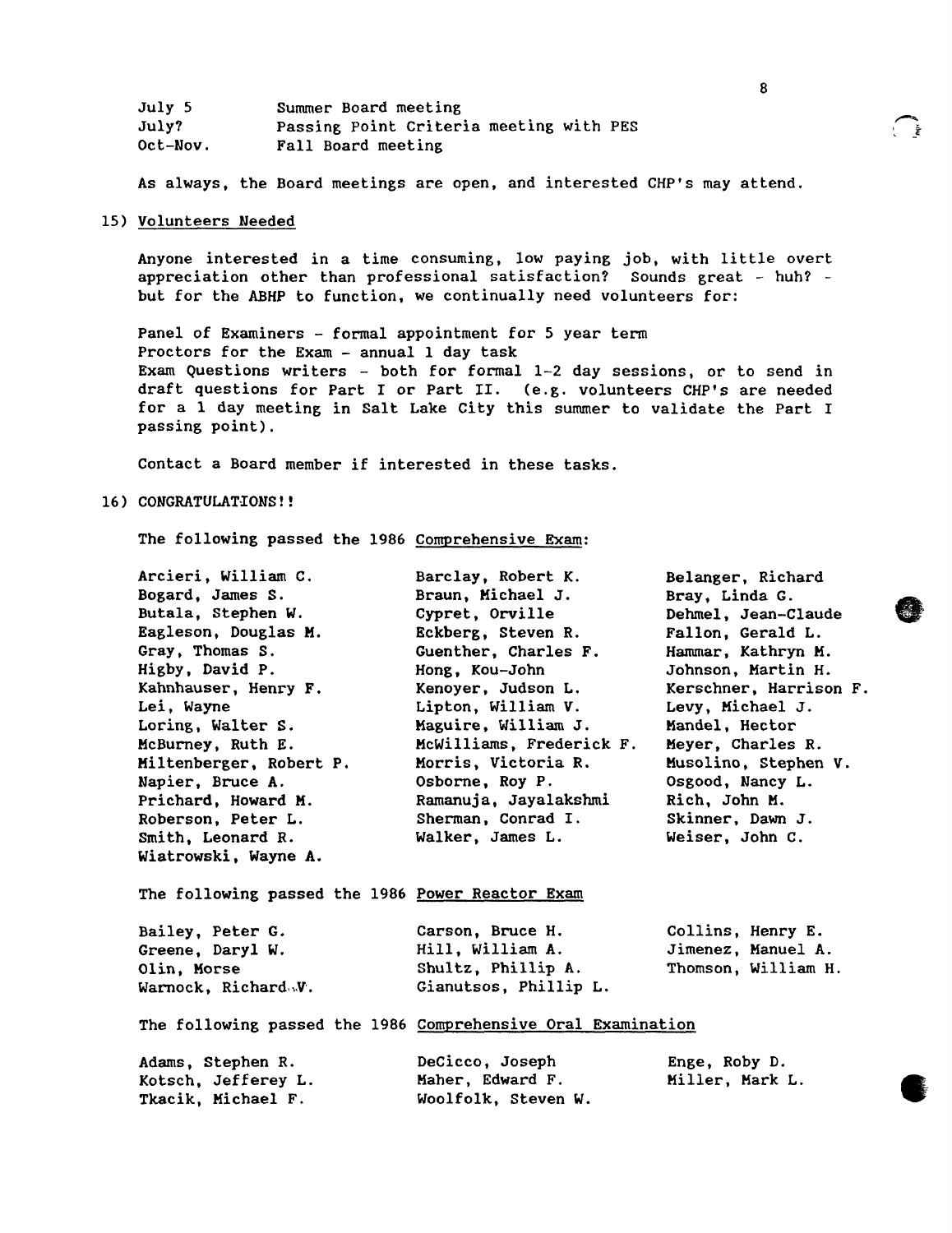The following passed the 1986 Power Reactor Oral Examination

Granus, Mark W. Rollins, Eugene M.

...

Knapp, Walter J. Piccolo, Richard G.

The following Comprehensive Certified CHP's were granted the Power Reactor Certification through the Exemption Process, and now hold Dual Certifications

Rock E. Aker Bruce A. Meyer Robert P. Powers Cornelius J. Gannon Michael L. Miele George J. Vargo Eric M. Goldin David *H.* Oatley

The following successfully passed Part I. Please encourage them to continue to learn and to sit for Part II when qualified.

| Allen, Richard      | Horn, Cynthia         | Straight, Robert                |
|---------------------|-----------------------|---------------------------------|
| Allen, Taddeus      | Horvatinovic, Matthew | Subramanian, T.S.               |
| Alt, Leonard        | Jones, Hobart         | Summers, Arlo                   |
| Bandrowski, Michael | Lambert, Kent         | Tarzia, James                   |
| Bassett, Andrew     | Lavoy, Thomas         | Teasdale, Cathryn               |
| Bell, Robin         | Leavey, Jeffrey       | Thomas, Billy                   |
| Boerner, Alex       | Lewis, Mark           | Walker, Lawrence                |
| Bolch, Wesley       | Maheras, Steven       | Wang, John                      |
| Boston, Terry       | Mas, Peter            | Watson, Bruce                   |
| Bovino, Michael     | Mayberry, James       | Weaver, Adam                    |
| Bowser, Rita        | McFee, Matthew        | Weber, Cynthia $\bar{z}$        |
| Cardwell, Thomas    | McGiff, Thomas        | -Carey, Walter                  |
| Merwin, Steven      | Chase, William        | Mileham, Andrew                 |
| Cherniack, James    | Myers, Gus            | Clancy, James<br>$\frac{1}{2}$  |
| Orcutt, Julie       | Ed, David             | Parsons, Joe                    |
| Ernst, John         | Peckham, Gregory      | 중 나는<br>Fitzrandolph, Lynn      |
| Peper, Charles      | Fleming, Kenneth      | Peterson, John                  |
| Flory, Claude       | Raft, Peter           | Folsom, Sherry                  |
| Rocha, Lawrence     | Fontaine, James       | Salladay, John                  |
| Forell, Bruce       | Salsbury, William     | Forgy, John                     |
| Sample, James       | Graham, Jim           | Schilthelm, Steven              |
| Hall, Gregory       | Schoenfelder, Robert  | Helm, Kenneth                   |
| Schwenn, Harold     | Herman, Alan          | <b>Example 2 Sewell : Linda</b> |
| Higginbotham, Glenn | Shubiak, John         | Holsopple. Kevin                |
| Smith, Gregory      |                       |                                 |

#### 17) AAHP Election Results

The successful candidates from the recent AAHP Ballot were:

John Horan, President-Elect Joyce Davis, Treasurer David Myers, Director

# 18) Changes of Address

All CHP's are reminded that the ABHP retains its own independent computerized address listing. It is therefore necessary to notify the ABHP, in addition to the HPS if applicable, of any address change.

9